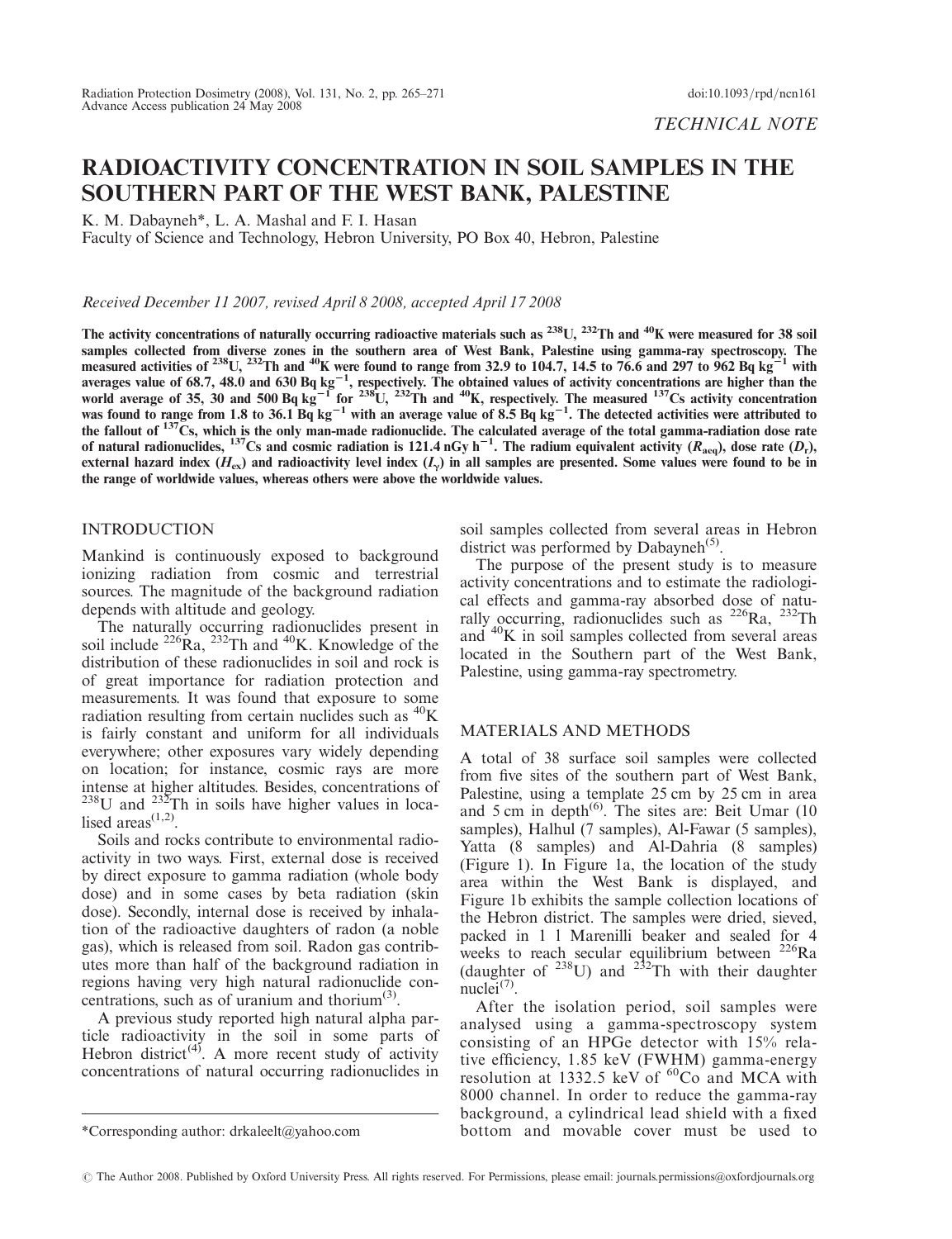<span id="page-1-0"></span>

Figure 1. (a) West Bank geographical map of the studied region (Reference: [www.fmep.org](www.fmep.org/maps/map)/maps/map)<sup>[21](#page-6-0)</sup> and (b) map showing the region of collected samples.

shield the detector. The lead shield contained three inner concentric shells of lead, cadmium and copper $(8)$  $(8)$ .

The calibration of the spectrometer was carried out using standard sources:  $^{139}$ Ce (166 keV),  $^{203}$ Hg (279 keV),  $^{113}$ Sn (392 keV),  $^{85}$ Sr (514 keV),  $^{137}$ Cs (662 keV),  ${}^{88}Y$  (898 and 1836 keV) and  ${}^{60}Co$  $(1173$  and 1332 keV) in the energy range  $(166 -$ 1850) keV. The calibration efficiency curve beyond 1850 keV was constructed using different energy peaks of  $^{226}$ R in order to cover the range from 60 up to  $2500 \text{ keV}^{(9)}$  $2500 \text{ keV}^{(9)}$  $2500 \text{ keV}^{(9)}$ . The standard source packed in the Marenilli beaker had the same geometry as that used for measured samples. An empty bottle with the same geometry was used for subtracting the background. The measuring time of both activity and background measurements ranged between  $4.0 \times 10^4$  and  $7.0 \times 10^4$  s. The background spectra were used to correct the net gamma-rays peak areas. Absolute efficiency calibration curves were calculated to study isotopes by using the last standard sources and chemically pure KCl dissolved in distilled water at different concentrations<sup>[\(10](#page-6-0))</sup>.

The activity of <sup>238</sup>U was determined using the gamma-lines 186.2 keV of  $^{226}$ Ra; 295.1 and 351.9 keV of <sup>214</sup>Bi and 609.3, 1120.3 and 1764.8 keV of <sup>212</sup>Bi. The activity of <sup>232</sup>Th was determined using the gamma-lines 238.6 keV of <sup>212</sup>Pb, 583 keV of <sup>208</sup>Tl and 338.6 keV, 911.1 and 968.9 keV of <sup>228</sup>Ac. The  ${}^{40}$ K and  ${}^{137}$ Cs activities were measured from their own gamma-ray energies 1461.8 and 661.6 keV, respectively $\overline{^{(11,12)}}$  $\overline{^{(11,12)}}$  $\overline{^{(11,12)}}$ .

# THEORETICAL BACKGROUND

# The activity concentrations

The activity concentration in the environmental samples was obtained using the following standard equation $^{(13)}$  $^{(13)}$  $^{(13)}$ :

$$
C(\text{Bq kg}^{-1}) = \frac{\text{Ca}}{I \times \varepsilon_{\text{ff}} \times M} \tag{1}
$$

where C is the activity concentration measured in Becquerel per kilogram, Ca the net gamma-counting rate (counts per second for each peak) and  $Ca =$  $Ca<sub>sample</sub> - Ca<sub>background</sub>; I$  the intensity of the gamma-line in a radionuclide;  $\varepsilon_{ff}$  the measured efficiency for each gamma-line observed for the same number of channels either for the sample or for the background, B.G., and  $M$  the mass of the sample measured in kilograms.

The concentration unit,  $m$ , in part per million (ppm) of U, Th and K percentages in the samples was calculated from the measured activity values using the empirical equation $(13)$  $(13)$ :

$$
m\,(\,\text{ppm}) = \left[ \frac{C \, M_{\text{w}}}{N_{A\,V} \ln 2} t_1 \right] \times 10^6 \tag{2}
$$

Here C is measured in Becquerel per kilogram of the radionuclides,  $M_{\rm w}$  the molecular weight (g/mol),  $N_{AV}$  the Avogadro's number and  $t_{\frac{1}{2}}$  the halflife in seconds.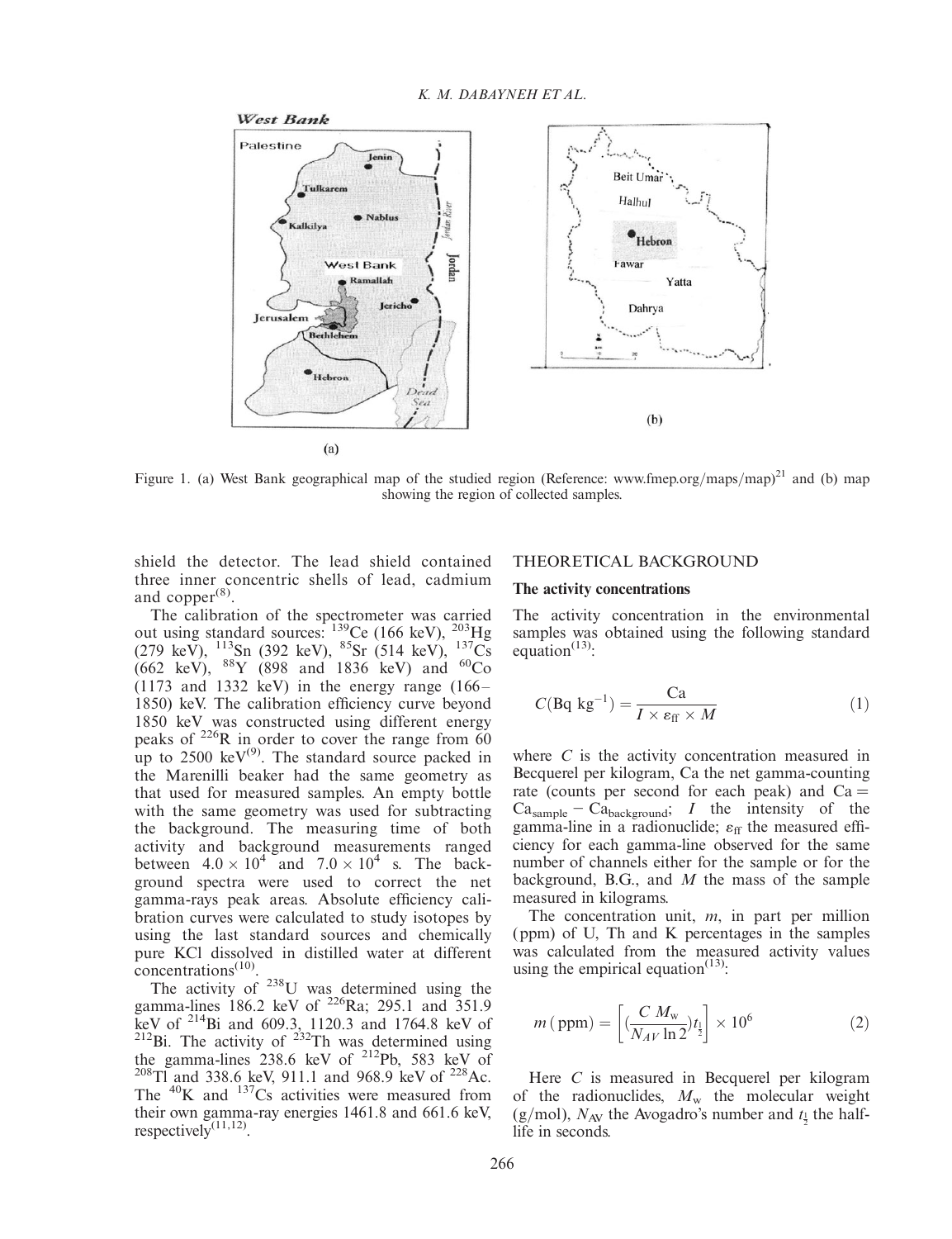### <span id="page-2-0"></span>Calculation of radiological effects

In order to assess the health effects from the radioactivity of the earth's surface materials containing  $^{238}$ U,  $^{232}$ Th and  $^{40}$ K, the activity of these nuclides is converted into a single quantity termed the radium equivalent ( $R_{\text{aeg}}$ ). The radium equivalent activity is a weighted sum of activities of  $^{226}$ Ra (daughter of  $\frac{238}{238}$ U),  $\frac{232}{10}$  Th and  $\frac{40}{10}$ K based on the assumption that  $10 \text{ Bq kg}^{-1}$  of  $^{226}\text{Ra}$ , 7 Bq kg<sup>-1</sup> of  $^{232}\text{Th}$  and 130  $\text{Bq}$  kg<sup>-1</sup> of <sup>40</sup>K produce the same gamma-ray dose rates. It is calculated by using the following relation $(14)$  $(14)$ :

$$
R_{\text{aeq}} = C_{\text{Ra}} + (C_{\text{Th}} \times 1.43) + (C_{\text{K}} \times 0.077) \tag{3}
$$

where  $C_{\text{Ra}}$ ,  $C_{\text{Th}}$  and  $C_{\text{K}}$  are the activity concentrations of  $^{226}\text{Ra}$ ,  $^{232}\text{Th}$  and  $^{40}\text{K}$ , respectively, in Becquerel per kilogram. The total air absorbed dose rate  $Dr (nGy h^{-1})$  due to the activity concentrations of  $^{226}Ra$ ,  $^{232}Th$  and  $^{40}K$  was calculated using the formula $^{(\vec{14})}$ .

$$
Dr(nGy h^{-1}) = 0.427C_{Ra} + 0.662C_{Th}
$$
  
+ 0.043C<sub>K</sub> (4)

It is worth mentioning that equation (4) is derived to calculate the absorbed dose rates in air for a height of 1 m above the ground surface.

The annual effective dose equivalent (AEDE) to a member of the population can be calculated using the conversion coefficient from absorbed dose in air to effective dose  $(0.7 \text{ Sv } \text{Gy}^{-1})$ , the indoor to outdoor ratio (1.4), the outdoor occupancy factor being 0.2 and the indoor occupancy factor being 0.8. Therefore, the annual effective doses outdoors and indoors equivalent are calculated by using the relations<sup> $(11,15,16)$  $(11,15,16)$ </sup>:

$$
D_{\text{outdoor}}(\text{mSv y}^{-1}) = [D_{\text{r}}(\text{mGy h}^{-1}) \times 24 \text{ h} \times 365.25 \text{ d} \times 0.2 \times 0.7 \text{ Sv Gy}^{-1}] \times 10^{-6}
$$
 (5)

and

$$
D_{\text{indoor}}(\text{mSv y}^{-1}) = [\text{Dr}(\text{mGy h}^{-1}) \times 24 \text{ h} \times 365.25 \text{ d} \times 1.4 \times 0.8 \times 0.7 \text{ Sv Gy}^{-1}] \times 10^{-6}
$$
\n(6)

The external hazard index  $H_{\text{ex}}$ , the emitted gamma-rays of the soil samples, is calculated and examined according to the following criterion $(17)$  $(17)$  $(17)$ :

$$
H_{\rm ex} = \frac{C_{\rm Ra}}{370} + \frac{C_{\rm Th}}{259} + \frac{C_{\rm K}}{4810} \le 1\tag{7}
$$

The value of  $H_{ex}$  must be lower than unity in order to keep the radiation hazard insignificant.

The radioactivity level index,  $I_{\gamma}$ , can be used to estimate the gamma-radiation hazard levels typically those associated with the natural radionuclides. The representative level of radiation hazard index can be estimated according to the following equation $<sup>(8)</sup>$  $<sup>(8)</sup>$  $<sup>(8)</sup>$ :</sup>

$$
I_{\gamma} = \frac{C_{\text{Ra}}}{150} + \frac{C_{\text{Th}}}{100} + \frac{C_{\text{K}}}{1500} \le 1
$$
 (8)

The total gamma-radiation dose rate is modified to include the contributions from natural radionuclides, <sup>137</sup>Cs and cosmic radiation according to the following equation<sup> $(14)$  $(14)$ </sup>:

$$
D_{\gamma}(\text{nGy h}^{-1}) = 0.427 C_{\text{Ra}} + 0.662 C_{\text{Th}} + 0.043 C_{\text{K}} + 0.03 C_{\text{Cs}} + 34
$$
 (9)

where  $C_{\text{Cs}}$  is the activity concentration of  $^{137}\text{Cs}$ radionuclide. The number 34 is a factor included to ensure that the effects of cosmic rays are implemented.

#### RESULTS AND DISCUSSION

#### The activity concentrations

The activity concentrations for <sup>238</sup>U, <sup>232</sup>Th, <sup>40</sup>K and <sup>137</sup>Cs in Becquerel per kilogram for the five sites are presented in Tables 1 and 2. As it can be seen from the tables, the activity concentrations of  $^{238}$ U ranged from 32.9 to 104.7 Bq  $kg^{-1}$  with an average value of 68.7 Bq kg<sup>-1</sup>. The <sup>232</sup>Th activity concentrations varied from 14.5 to 76.6 Bq  $kg^{-1}$  with an average value of 48.0 Bq  $kg^{-1}$ , and that of <sup>40</sup>K varies from 297 to 962  $\text{Bq kg}^{-1}$  with an average value of 630 Bq kg<sup>-1</sup>. Finally, the <sup>137</sup>Cs activity concentrations varied from 1.8 to  $36.1$  Bq kg<sup>-1</sup> with an average value of 8.5 Bq  $kg^{-1}$ .

The observed results show that the average activity concentrations for  $^{238}$ U,  $^{232}$ Th and <sup>40</sup>K for each of the five investigated sites are higher than the reported international radioactivity levels of  $^{238}$ U, reported international radioactivity levels of  $^{238}$ U,  $^{232}$ Th and  $^{40}$ K in UNSCEAR (2000), which are 35, 30 and 400 Bq kg<sup>-1</sup> for <sup>238</sup>U, <sup>232</sup>Th and <sup>40</sup>K, respectively $^{(15)}$  $^{(15)}$  $^{(15)}$ . The recorded high values of the radionuclides in the soil samples may be due to the presence of radioactive-rich granite, phosphate, sandstone and quartzite.

The radionuclide  $137Cs$  was detected in all of the locations, which is likely due to fallout of previous worldwide nuclear explosion and reactor accidents.

#### The radiological effects

The radium equivalent activity of all soil samples ranges are as follows: from  $82.3$  Bq kg<sup>-1</sup> in Beit Umar area to 278.6 Bq  $kg^{-1}$  in Halhul district (Table 3) with an average value of  $185.8 \text{ Bq kg}^{-1}$ .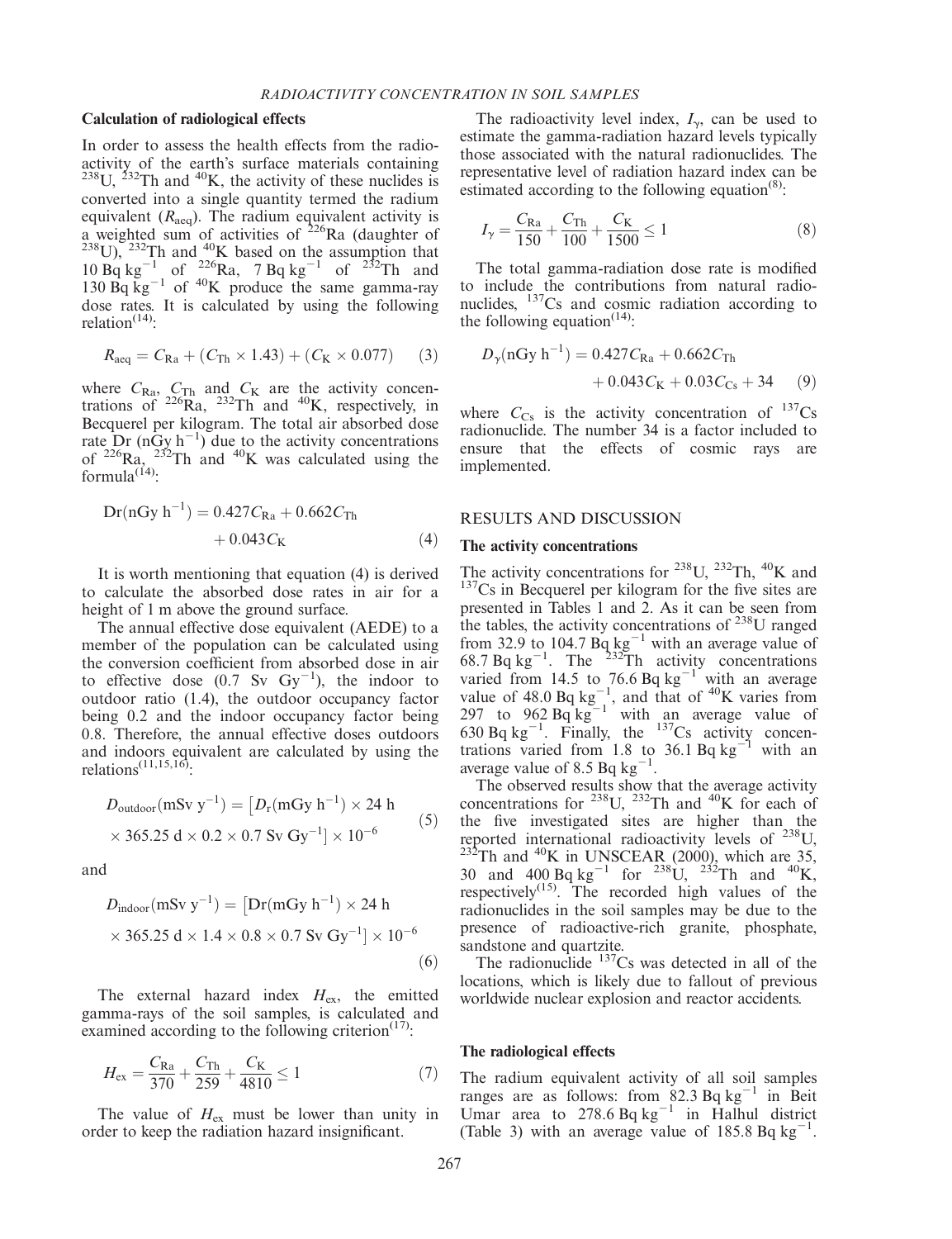| Zone          | Sample code    | No. of samples                             | $238$ U      |     | $232$ Th     |      | $^{40}{\rm K}$ |      |
|---------------|----------------|--------------------------------------------|--------------|-----|--------------|------|----------------|------|
|               |                |                                            | $Bq kg^{-1}$ | ppm | $Bq kg^{-1}$ | ppm  | $Bq kg^{-1}$   | ppm  |
| Beit Umar     | $B_1$          | $\overline{\mathbf{c}}$                    | 38.7         | 3.2 | 14.5         | 3.6  | 297            | 9.7  |
|               | $B_2$          | $\overline{c}$                             | 72.5         | 5.9 | 47.7         | 11.8 | 650            | 21.3 |
|               | $B_3$          | $\overline{c}$                             | 71.2         | 5.8 | 40.2         | 9.9  | 601            | 19.7 |
|               | $B_4$          | $\frac{2}{2}$                              | 98.0         | 8.0 | 66.7         | 16.5 | 850            | 27.9 |
|               | $B_5$          |                                            | 74.2         | 6.1 | 42.6         | 10.5 | 737            | 24.2 |
|               | Average        |                                            | 70.9         | 5.8 | 42.3         | 10.4 | 627            | 20.6 |
| Halhul        | $H_1$          | $\frac{2}{2}$                              | 51.2         | 4.2 | 37.5         | 9.3  | 587            | 19.2 |
|               | H <sub>2</sub> |                                            | 81.2         | 6.6 | 59.7         | 14.7 | 613            | 20.1 |
|               | H <sub>3</sub> | $\mathbf{1}$                               | 104.7        | 8.5 | 76.6         | 18.9 | 836            | 27.4 |
|               | $H_4$          | 1                                          | 64.8         | 5.3 | 31.9         | 7.9  | 565            | 18.5 |
|               | $H_5$          | 1                                          | 78.2         | 6.4 | 57.7         | 14.2 | 962            | 31.5 |
|               | Average        |                                            | 76.0         | 6.2 | 52.7         | 13.0 | 713            | 23.4 |
| Al-Fawar      | $F_1$          | 1                                          | 68.8         | 5.6 | 43.9         | 10.8 | 527            | 17.3 |
|               | F <sub>2</sub> | $\overline{c}$                             | 75.0         | 6.1 | 50.8         | 12.5 | 681            | 22.3 |
|               | $F_3$          | $\mathbf{1}$                               | 73.3         | 6.0 | 45.7         | 11.3 | 631            | 20.7 |
|               | $F_4$          | $\mathbf{1}$                               | 72.7         | 6.0 | 48.5         | 12.0 | 645            | 21.1 |
|               | Average        |                                            | 72.5         | 5.9 | 47.2         | 11.7 | 621            | 20.4 |
| Yatta         | $Y_1$          | 2                                          | 72.4         | 5.9 | 53.4         | 13.2 | 609            | 20.0 |
|               | ${\rm Y}_2$    |                                            | 64.0         | 5.3 | 41.8         | 10.3 | 521            | 17.1 |
|               | $Y_3$          | $\begin{array}{c} 2 \\ 2 \\ 2 \end{array}$ | 56.5         | 4.6 | 49.0         | 12.1 | 540            | 17.7 |
|               | ${\rm Y}_4$    |                                            | 68.4         | 5.6 | 52.7         | 13.0 | 628            | 20.6 |
|               | Average        |                                            | 65.3         | 5.3 | 49.2         | 12.1 | 575            | 18.9 |
| Al-Dahria     | $D_1$          | $\overline{c}$                             | 60.6         | 4.9 | 55.8         | 13.8 | 647            | 21.2 |
|               | $D_2$          | $\overline{c}$                             | 74.7         | 6.1 | 61.6         | 15.2 | 700            | 23.0 |
|               | $D_3$          | $\overline{2}$                             | 50.7         | 4.1 | 50.8         | 12.5 | 673            | 22.1 |
|               | $D_4$          | $\mathbf{1}$                               | 32.9         | 2.7 | 22.3         | 5.5  | 304            | 10.0 |
|               | $D_5$          | $\mathbf{1}$                               | 74.3         | 6.0 | 52.8         | 13.0 | 683            | 22.4 |
|               | Average        |                                            | 58.6         | 4.8 | 48.7         | 12.0 | 601            | 19.7 |
| Total average |                |                                            | 68.7         | 5.6 | 48.0         | 11.9 | 630            | 20.7 |

Table 1. The activity concentrations of radionuclides in soil samples collected from the southern areas of West Bank, Palestine.

This value is much less than the safe limit  $(370 Bq kg<sup>-1</sup>)$  recommended by the Organization for Economic Cooperation and Development<sup> $(18)$  $(18)$ </sup>. Accordingly, any radium equivalent activity concentration that exceeds 370 Bq  $kg^{-1}$  may pose radiation hazards.

The determined absorbed dose rates in air at 1 m above the ground surface as a result of gamma radiation of the detected natural radionuclides in soil samples for various sites are listed in Table [3](#page-2-0). The results show that the dose rate varies from 38.9 to 131.4 nGy  $h^{-1}$  with an overall average value of  $88.2 \text{ nGy h}^{-1}$ . The obtained values of dose rates are higher than the world average value of 55 nGy  $h^{-1(16)}$  $h^{-1(16)}$  $h^{-1(16)}$ .

The calculated values of  $H_{\text{ex}}$  for the soil samples investigated in this study range from 0.22 to 0.75 with an overall average value of 0.50 (Table [3](#page-2-0)). These values are far below the criterion limit and much less than unity  $(H_{\rm ex} < 1)$ .

The level index  $I_{\gamma}$  is determined to estimate the gamma-radiation hazard associated with the natural radionuclide in the soil samples. The calculated values for most samples were higher than the international values  $(I_{\gamma} > 1)$ .

The results of total gamma-radiation dose rates of natural radionuclides,  $137Cs$  and cosmic radiation are presented in Table [2.](#page-2-0) As can be seen from the table, the results of total gamma-radiation dose rates range from 69.6 to  $165.5 \text{ nGy h}^{-1}$  with an overall average value of 121.4  $nGy h^{-1}$ .

The results of outdoor, indoor and average effective dose for Southern West Bank are 0.11, 0.61 and  $0.72 \text{ mSv y}^{-1}$ , respectively (Table 4). It can be seen that the above-mentioned values are higher than the corresponding worldwide values of 0.07, 0.41 and 0.48 mSv  $y^{-1}$ , respectively<sup>([15\)](#page-6-0)</sup>.

For the sake of comparison, the levels of the natural radionuclides in the soil samples of various other countries are exhibited in Table [5](#page-4-0). As can be seen, the corresponding activity concentration levels of  $^{238}$ U,  $^{232}$ Th and  $^{40}$ K radioisotopes and the absorbed dose rates obtained from this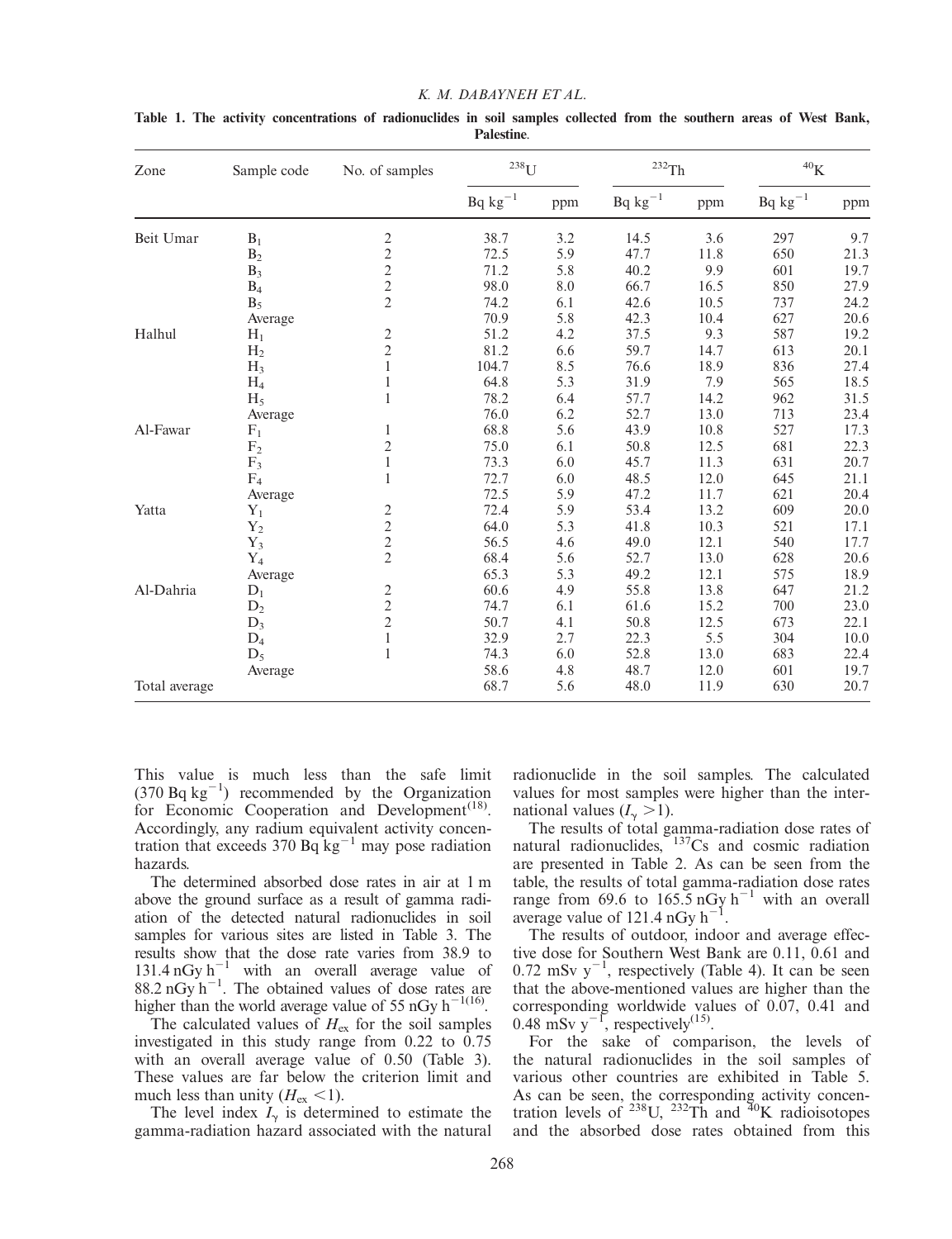# RADIOACTIVITY CONCENTRATION IN SOIL SAMPLES

| Zone      | No. of samples | Concentration (Bq $kg^{-1}$ ) |         | $D_{\gamma}$ (nGy h <sup>-1</sup> ) |         |  |
|-----------|----------------|-------------------------------|---------|-------------------------------------|---------|--|
|           |                | Range                         | Average | Range                               | Average |  |
| Beit Umar | 10             | $2.8 - 14.9$                  | 7.5     | $69.6 - 162.3$                      | 119.5   |  |
| Halhul    |                | $5.4 - 13.2$                  | 8.8     | $101.3 - 165.5$                     | 127.9   |  |
| Al-Fawar  |                | $2.5 - 9.2$                   | 5.5     | $115.2 - 129.0$                     | 123.1   |  |
| Yatta     | 8              | $1.8 - 36.1$                  | 13.8    | $94.1 - 132.2$                      | 117.6   |  |
| Al-Dahria | 8              | $3.3 - 11.3$                  | 7.0     | $76 - 140$                          | 119.0   |  |
| Total     | 38             | Min. value                    | 1.8     | Min. value                          | 69.6    |  |
|           |                | Max. value                    | 36.1    | Max. value                          | 165.5   |  |
|           |                | Average value                 | 8.5     | Average value                       | 121.4   |  |

<span id="page-4-0"></span>Table 2. Activity concentrations and total dose rate of natural radionuclides,  $137Cs$  and cosmic radiation in soil samples collected from five districts of southern west bank, Palestine.

Table 3. The radium equivalent, dose rate, external hazard index and radioactivity level index of the soil samples of the southern districts of west bank, Palestine.

| Zone          | Location       | No. of samples | $R_{\text{aeq}}$ (Bq kg <sup>-1</sup> ) | $Dr (nGy h^{-1})$ | $H_{\rm ex}$ | $I_{\gamma}$ |
|---------------|----------------|----------------|-----------------------------------------|-------------------|--------------|--------------|
| Beit Umar     | $B_1$          |                | 82.3                                    | 38.9              | 0.22         | 0.60         |
|               | B <sub>2</sub> | $\frac{2}{2}$  | 190.8                                   | 90.5              | 0.52         | 1.39         |
|               | $B_3$          | $\overline{c}$ | 175.0                                   | 82.9              | 0.47         | 1.28         |
|               | $B_4$          | $\overline{c}$ | 258.8                                   | 122.6             | 0.70         | 1.89         |
|               | $B_5$          | $\overline{2}$ | 191.9                                   | 91.6              | 0.52         | 1.41         |
|               | Average        |                | 179.8                                   | 85.3              | 0.49         | 1.31         |
| Halhul        | $H_1$          | 2              | 150.0                                   | 71.9              | 0.41         | 1.11         |
|               | H <sub>2</sub> | $\overline{c}$ | 213.8                                   | 100.6             | 0.58         | 1.55         |
|               | H <sub>3</sub> |                | 278.6                                   | 131.4             | 0.75         | 2.02         |
|               | $H_4$          | 1              | 153.9                                   | 73.1              | 0.42         | 1.03         |
|               | $H_5$          |                | 234.7                                   | 112.9             | 0.63         | 1.74         |
|               | Average        |                | 206.2                                   | 98.0              | 0.56         | 1.49         |
| Al-Fawar      | $F_1$          | 1              | 172.2                                   | 81.1              | 0.47         | 1.25         |
|               | F <sub>2</sub> | $\overline{c}$ | 200.1                                   | 94.9              | 0.54         | 1.64         |
|               | $F_3$          | $\mathbf{1}$   | 187.2                                   | 88.7              | 0.51         | 1.37         |
|               | $F_4$          | 1              | 191.7                                   | 90.9              | 0.52         | 1.40         |
|               | Average        |                | 187.8                                   | 88.4              | 0.51         | 1.42         |
| Yatta         | $Y_1$          | $\overline{c}$ | 195.7                                   | 92.5              | 0.53         | 1.42         |
|               | $Y_2$          | $\overline{c}$ | 163.9                                   | 77.4              | 0.44         | 1.19         |
|               | $Y_3$          | $\overline{c}$ | 168.2                                   | 79.8              | 0.45         | 1.23         |
|               | ${\rm Y}_4$    | $\overline{2}$ | 192.1                                   | 91.1              | 0.52         | 1.40         |
|               | Average        |                | 180                                     | 85.2              | 0.49         | 1.31         |
| Al-Dahria     | $D_1$          | $\overline{c}$ | 190.2                                   | 90.6              | 0.51         | 1.39         |
|               | $D_2$          | $\overline{c}$ | 216.7                                   | 102.8             | 0.59         | 1.58         |
|               | $D_3$          | $\overline{c}$ | 175.2                                   | 84.2              | 0.47         | 1.29         |
|               | $D_4$          | $\mathbf{1}$   | 88.2                                    | 41.9              | 0.24         | 0.64         |
|               | $D_5$          | 1              | 202.4                                   | 96.0              | 0.55         | 1.48         |
|               | Average        |                | 174.5                                   | 83.1              | 0.47         | 1.28         |
| Total average |                |                | 185.8                                   | 88.2              | 0.50         | 1.36         |

study fall within the highest range of most reported values from other worldwide and neighbouring areas such as Cyprus, Greece and Spain. In other words, the South of West Bank may be considered as one of the regions of the world that has relatively high concentration levels of natural radioactivity.

Table 6 shows the  $137Cs$  activity concentration ranges reported from some of the other countries in the world<sup>([19,20](#page-6-0))</sup>. Shown in this table, the measured values of  $137$ Cs activity concentration in the present work are compared with these values. Obviously, the measured  $137Cs$  activity concentration range is higher than in many countries.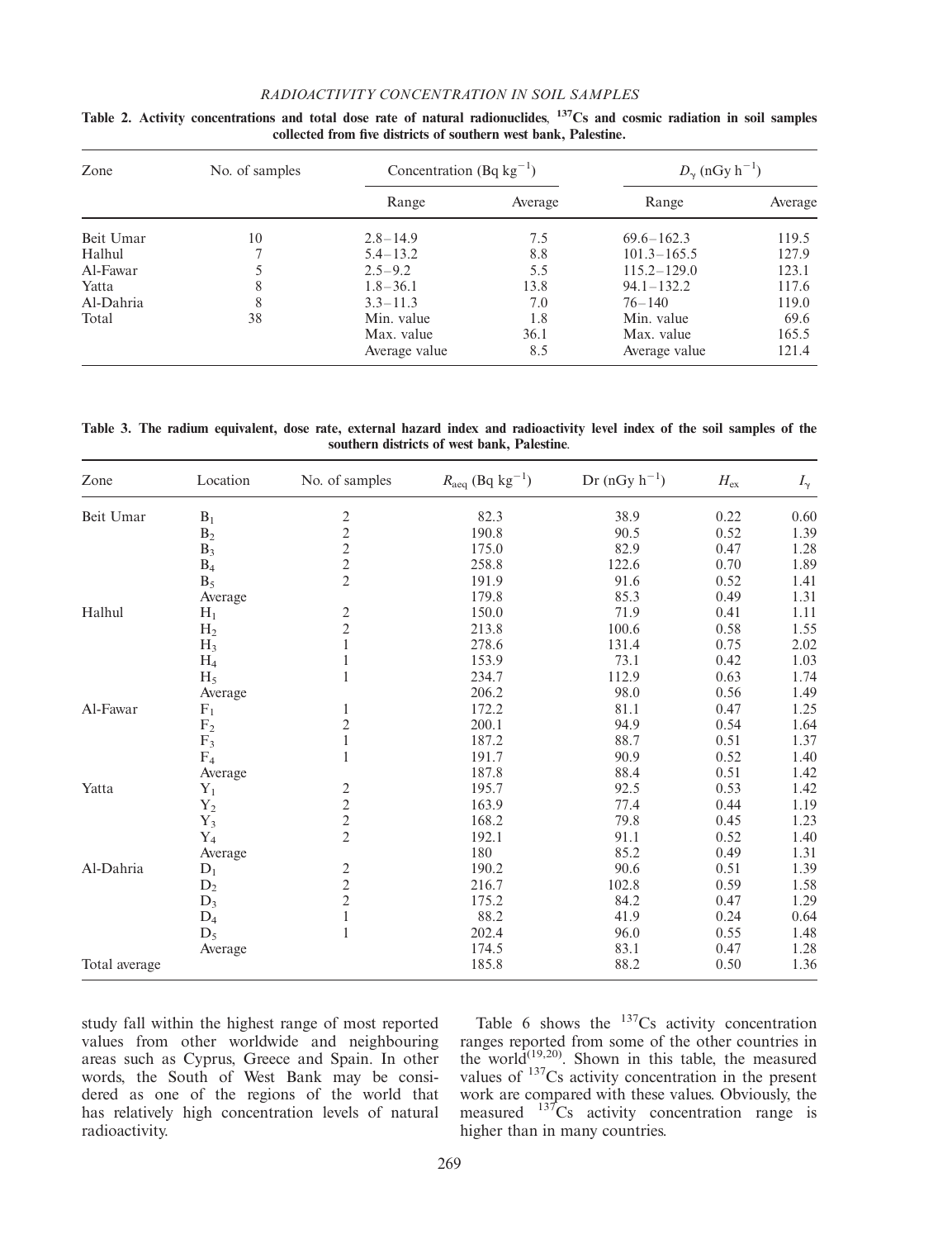## K. M. DABAYNEH ET AL.

| Zone          | $D_{\text{outdoor}}$ (mSv y <sup>-1</sup> ) |         | $D_{\text{indoor}}$ (mSv y <sup>-1</sup> ) |         | Total AEDE (mSv $y^{-1}$ ) |  |
|---------------|---------------------------------------------|---------|--------------------------------------------|---------|----------------------------|--|
|               | Range                                       | Average | Range                                      | Average |                            |  |
| Beit Umar     | $0.05 - 0.15$                               | 0.11    | $0.27 - 0.84$                              | 0.59    | 0.70                       |  |
| Halhul        | $0.09 - 0.16$                               | 0.12    | $0.49 - 0.90$                              | 0.67    | 0.79                       |  |
| Al-Fawar      | $0.10 - 0.12$                               | 0.11    | $0.56 - 0.65$                              | 0.61    | 0.73                       |  |
| Yatta         | $0.09 - 0.11$                               | 0.10    | $0.53 - 0.64$                              | 0.59    | 0.69                       |  |
| Al-Dahria     | $0.05 - 0.13$                               | 0.10    | $0.29 - 0.71$                              | 0.57    | 0.67                       |  |
| Total average |                                             | 0.11    |                                            | 0.61    | 0.72                       |  |

Table 4. The annual effective doses outdoors and indoors equivalent and the total annual effective dose for the soil samples of southern districts of West Bank, Palestine.

Table 5. Comparison of natural radioactivity levels in soil and air absorbed dose at different locations of southern of West Bank area, Palestine, with those in other countries as given in UNSCEAR report<sup>(15)</sup>.

| Country           | Activity concentration (Bq $kg^{-1}$ ) |      |                     |      |                     |      | Absorbed dose rate |      |
|-------------------|----------------------------------------|------|---------------------|------|---------------------|------|--------------------|------|
|                   | $^{238}\mathrm{U}$                     |      | $^{232}\mathrm{Th}$ |      | ${}^{40}\mathrm{K}$ |      | $(nGy h^{-1})$     |      |
|                   | Range                                  | mean | Range               | Mean | Range               | Mean | Range              | Mean |
| Jordan            |                                        | 56   |                     | 29   |                     | 501  |                    |      |
| Turkey            |                                        | 21   |                     | 37   |                     | 342  |                    |      |
| Italy             | $57 - 71$                              |      | $73 - 87$           |      | $580 - 760$         |      |                    |      |
| Egypt             | $5 - 64$                               | 17   | $2 - 96$            | 18   | $29 - 650$          | 320  | $20 - 133$         | 32   |
| <b>USA</b>        | $8 - 160$                              | 40   | $4 - 130$           | 35   | $100 - 700$         | 370  | $14 - 118$         | 47   |
| Japan             | $6 - 98$                               | 33   | $2 - 88$            | 28   | $15 - 990$          | 310  | $21 - 77$          | 53   |
| Cyprus            | $0 - 120$                              | 17   |                     |      | $0 - 670$           | 140  | $9 - 52$           | 18   |
| Malaysia          | $38 - 94$                              | 67   | $63 - 110$          | 82   | $170 - 430$         | 310  | $55 - 130$         | 92   |
| China             | $2 - 440$                              | 32   | $1 - 360$           | 41   | $9 - 1800$          | 440  | $2 - 340$          | 62   |
| India             | $7 - 81$                               | 29   | $14 - 160$          | 64   | $38 - 760$          | 400  | $20 - 110$         | 56   |
| Iran              | $8 - 55$                               | 28   | $5 - 42$            | 22   | $250 - 980$         | 640  | $36 - 130$         | 71   |
| Denmark           | $9 - 29$                               | 17   | $8 - 30$            | 19   | $240 - 610$         | 460  | $35 - 70$          | 52   |
| Poland            | $5 - 120$                              | 26   | $4 - 77$            | 21   | $110 - 970$         | 410  | $18 - 97$          | 45   |
| Greece            | $1 - 240$                              | 25   | $1 - 190$           | 21   | $12 - 1570$         | 360  | 30.109             | 56   |
| Germany           | $5 - 200$                              |      | $7 - 134$           |      | $40 - 1340$         |      | $4 - 350$          | 50   |
| Romania           | $8 - 60$                               | 32   | $11 - 75$           | 38   | $250 - 1100$        | 490  | $21 - 122$         | 59   |
| Spain             | $6 - 250$                              | 32   | $2 - 210$           | 33   | $25 - 1650$         | 470  | $40 - 120$         | 76   |
| Present study     | $33 - 105$                             | 69   | $15 - 77$           | 48   | $297 - 962$         | 630  | $39 - 123$         | 88   |
| Worldwide average |                                        | 35   |                     | 30   |                     | 400  |                    | 55   |

# **CONCLUSIONS**

It is clear from the analysis of gamma-ray spectroscopic data in the present study that the levels of natural radioactivity of soil samples collected from the southern part of the West Bank, Palestine, are higher than the international recommended limit.<br>The average radioactivity of  $^{238}$ U,  $^{232}$ Th and  $^{40}$ K is 68.7, 48.0 and 630 Bq  $kg^{-1}$ , respectively, which lead to individual (indoor– outdoor weighted) absorbed dose rate of  $88.2 \text{ nGy h}^{-1}$ , which exceeds the world average value of  $55 \text{ nGy h}^{-1(16)}$  $55 \text{ nGy h}^{-1(16)}$  $55 \text{ nGy h}^{-1(16)}$ . Therefore, the average annual effective dose outdoors, indoors and in total in the region are estimated to be 0.11, 0.61 and 0.72 mSv  $y^{-1}$ , respectively. It can be seen that the total annual effective dose is greater than the international value (0.48 mSv  $y^{-1}$ ).

From the activities of  $^{238}$ U,  $^{232}$ Th and  $^{40}$ K, the radium equivalent activity, the external hazard index and the radioactivity level index of soil samples can be calculated. The mean values of the radium equivalent and external hazard index determined in the soil of the study area are lower than the corresponding permissible limits  $(370 \text{ Ba kg}^{-1} \text{ and } 1)$ .